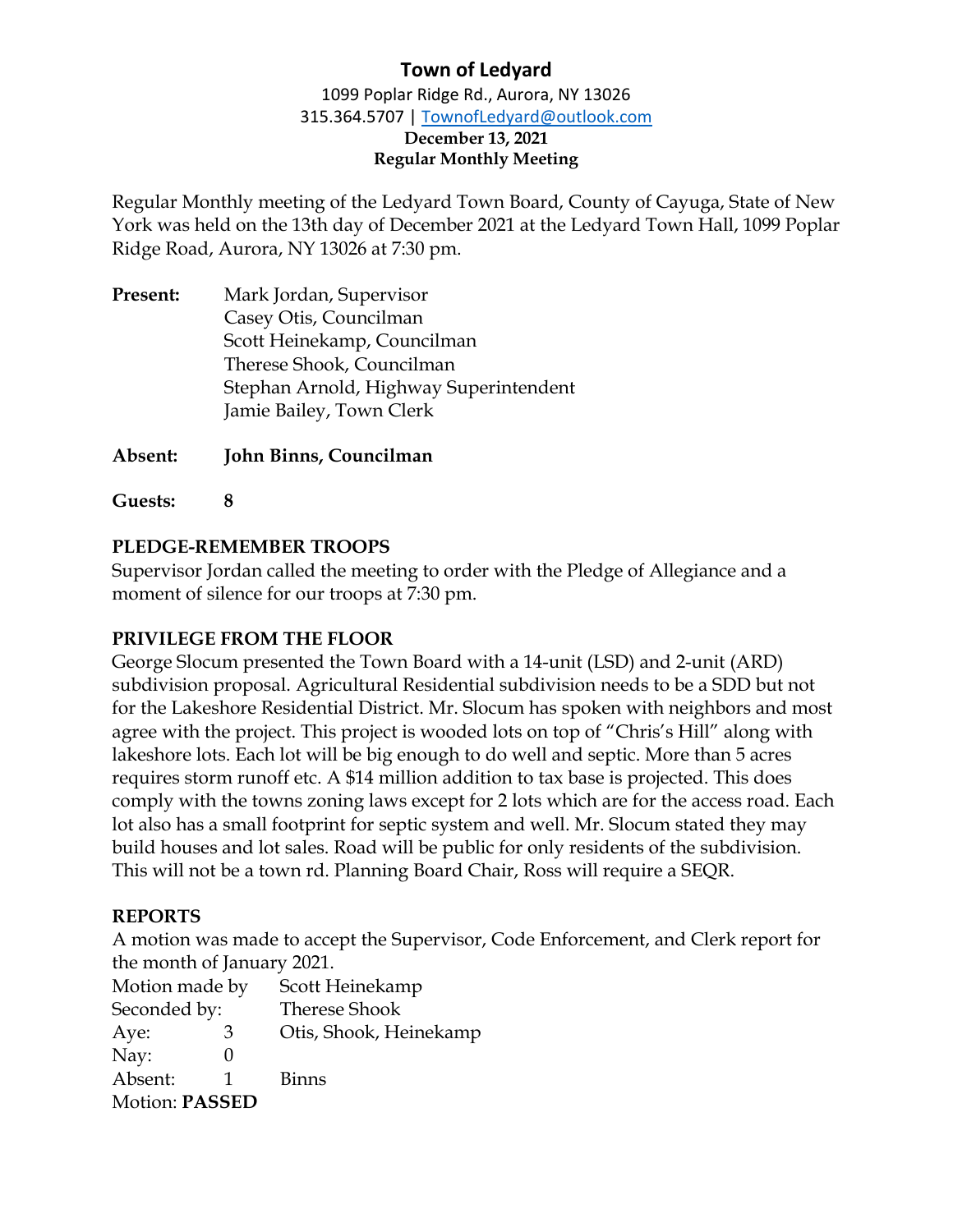# **Town of Ledyard**

1099 Poplar Ridge Rd., Aurora, NY 13026 315.364.5707 | [TownofLedyard@outlook.com](mailto:TownofLedyard@outlook.com) **December 13, 2021 Regular Monthly Meeting**

#### **MINUTES**

A motion was made to accept the Minutes from November 2021 Motion made by Therese Shook Seconded by: Scott Heinekamp Aye: 3 Shook, Heinekamp, Otis Nay: 0 Absent: 1 John Binns Motion: **PASSED**

#### **HIGHWAY**

Pickup will hopefully be arriving in February 2022 and a 10-wheeler without plow and wing will hopefully be arriving in 2023.

#### **CLEANER**

Christine Tanner is the new cleaner paying at \$20/hour.

#### **OLD/NEW BUSINESS**

#### • **END OF YEAR BREAKFAST**

Scheduled for December 29, 2021 at 9am

#### **FIREWORKS LAW**

No Commercial Fireworks in the town of Ledyard. It can go to the ZBA for a variance.

#### **LOCAL LAW 2021 – 03**

Enact a local law prohibiting commercial fireworks in the Town of Ledyard

| Motion made by        |   | Scott Heinekamp        |
|-----------------------|---|------------------------|
| Seconded by:          |   | <b>Therese Shook</b>   |
| Aye:                  | З | Shook, Heinekamp, Otis |
| Nay:                  |   |                        |
| Absent:               | 1 | John Binns             |
| <b>Motion: PASSED</b> |   |                        |